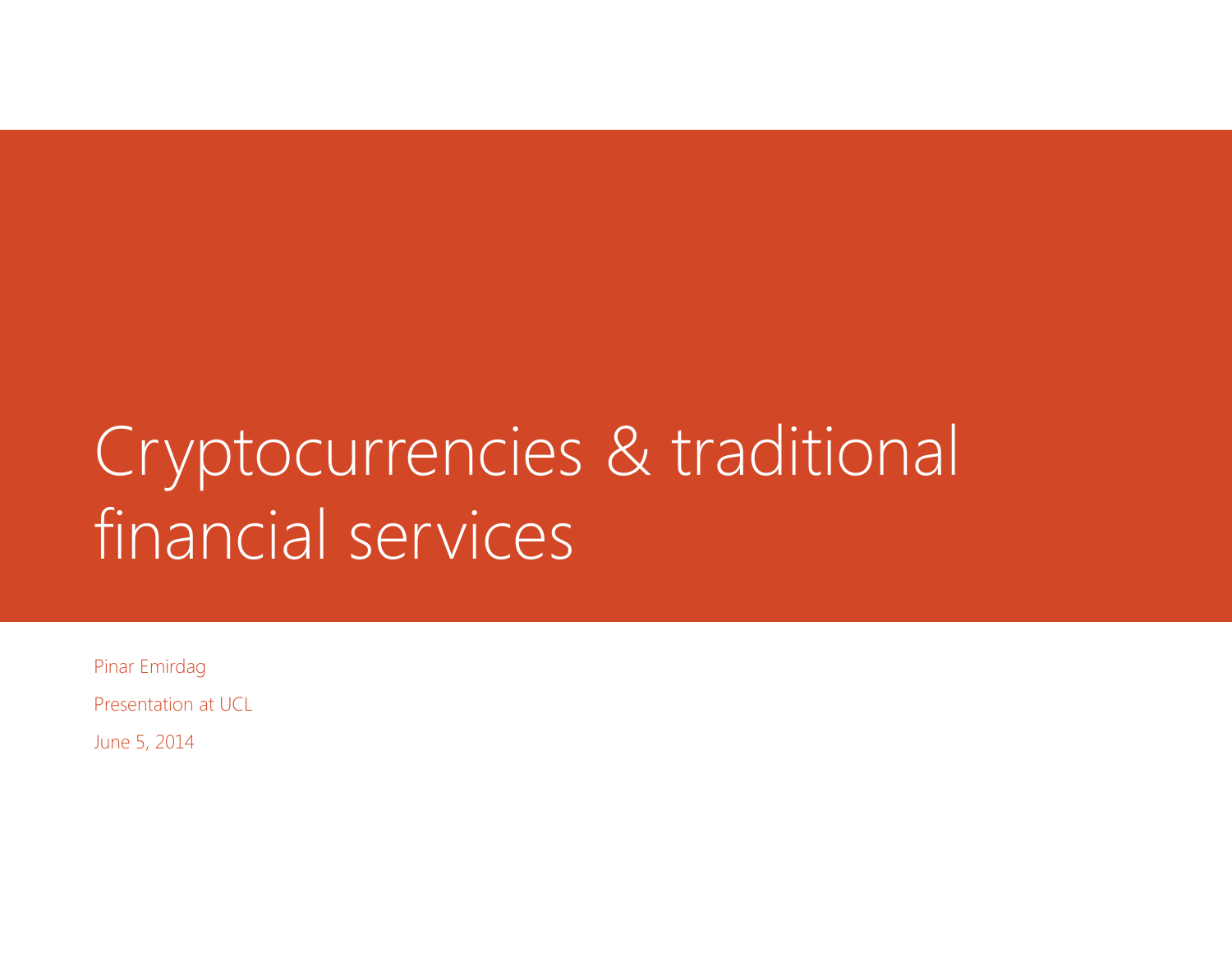### What are we talking about?

Token

Coin

cryptocurrencies (50+) Focus on Bitcoin for now

New business model

Way to incentivize technology development

A way to promote innovation to create value

### Protocol

**Phono Secondary Secondary Secondary of the Contract of Contract Contract Contract Contract Contract Contract Contract Contract Contract Contract Contract Contract Contract Contract Contract Contract Contract Contract Cont** property, assets

> Ethereum, Ripple, Mastercoin, Coloured Coins

Potential next generation technology in new finance

SWIFT 2.0, FIX 2.0, new contracts, issues etc

Distributed public ledgers, decentralized asset registers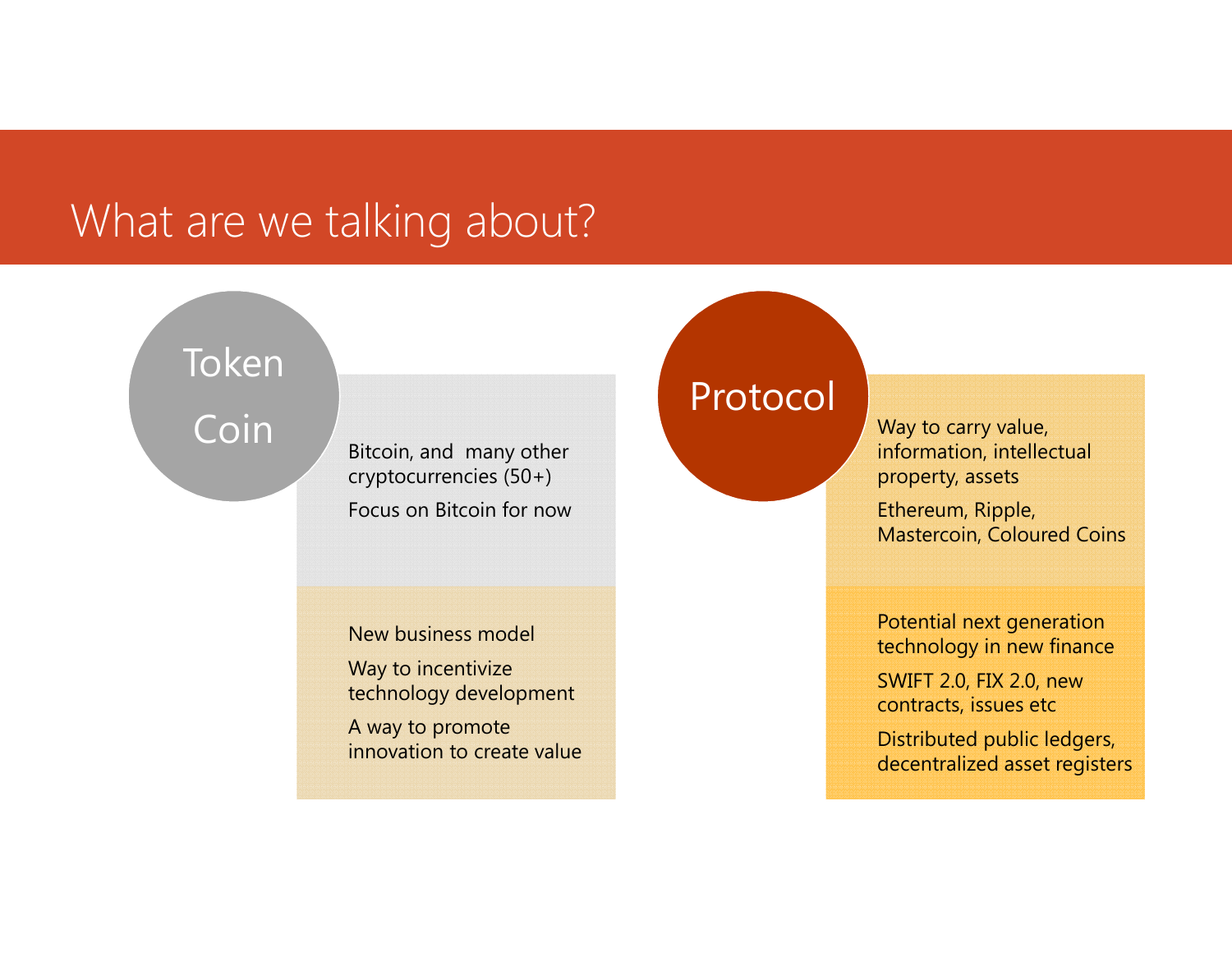## How are Bitcoins traded today and what are the challenges?

### State of Markets

- Traded at a variety of venues; exchanges all over the world, between individuals at cafes etc.
- Mostly traded between: individuals, miners, merchants, merchant services providers
- Traded mostly for speculative reasons

**Challenges** 

- Relatively limited participation
- No consumer protection rules / Limited regulatory clarity
- Limited ability / desire to leverage existing infrastructures
- Limited products
- Limited understanding of use cases distributed public ledger
- Ongoing understanding of open source, decentralized development
- Home-grown approach to workflows

Focusing on market capitalization, trading volumes and volatility is not as relevant as the developing the ecosystem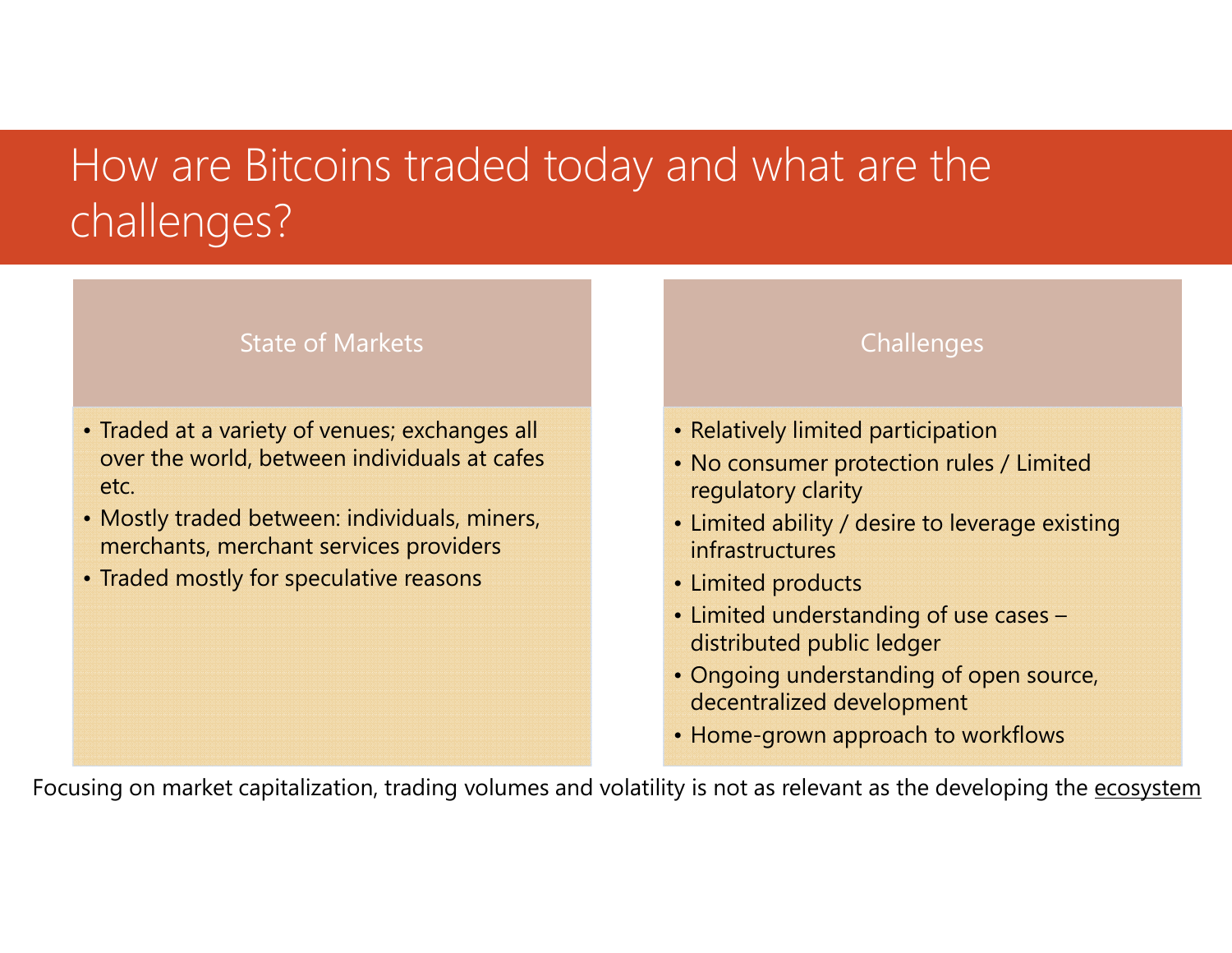### Better Market Structures – Basic Principles

#### Route from markets at infancy to more developed markets



Reduced frictions, more choices, better risk management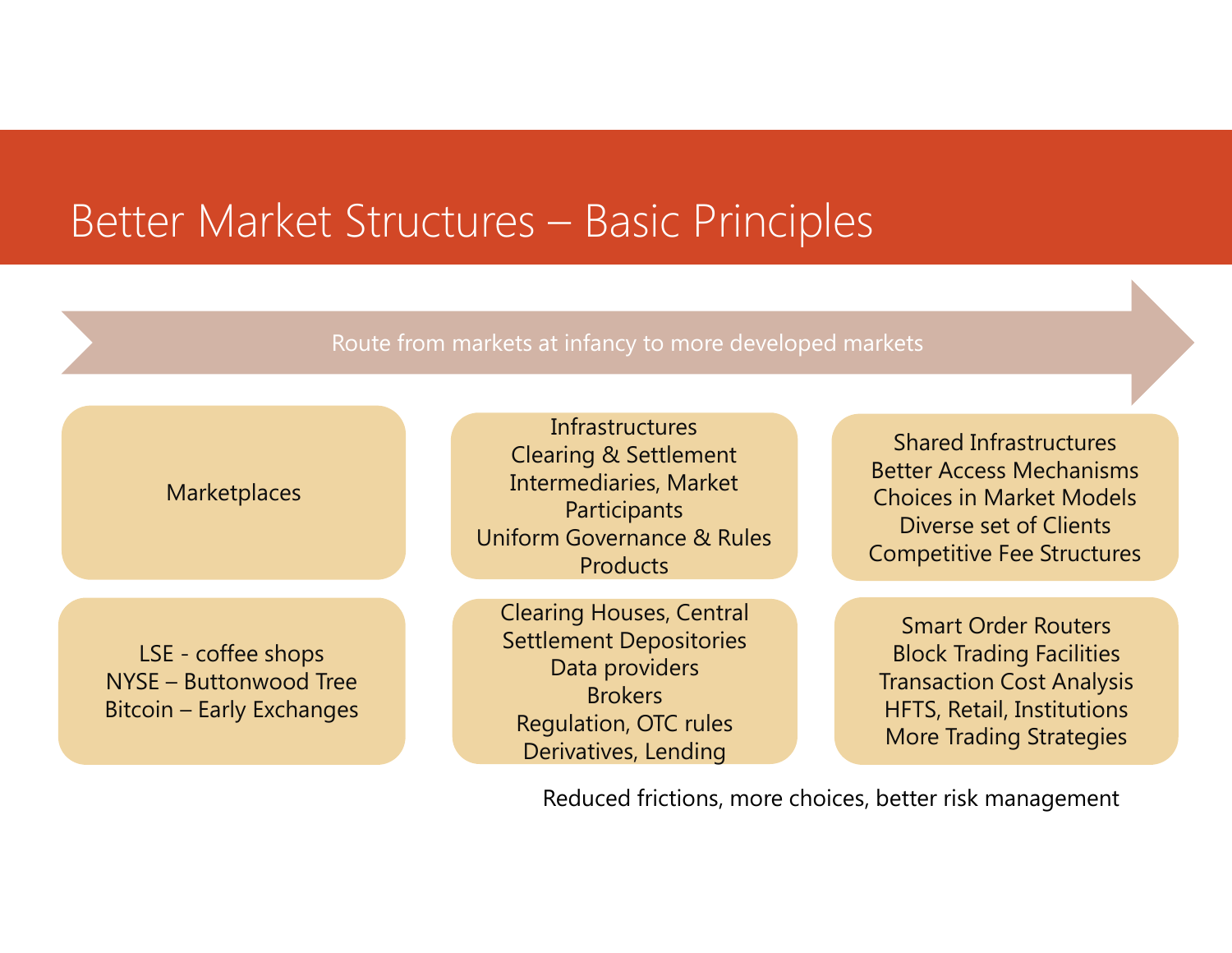### Near term improvements to Bitcoin markets

- •Auditable governance – decentralized!
- $\bullet$ Seek clarity in regulatory infrastructure/build market best practices
- •Improved custody/wallet/escrow services
- • Institutional products: Spot, derivatives marketplaces to service institutions, miners, merchants, and high net worth individuals
- •Leverage existing network infrastructures/STP flows
- $\bullet$ Leverage existing know-how of controls: AML/KYC/Credit/Custody/Security
- $\bullet$ Leverage existing know-how of platform management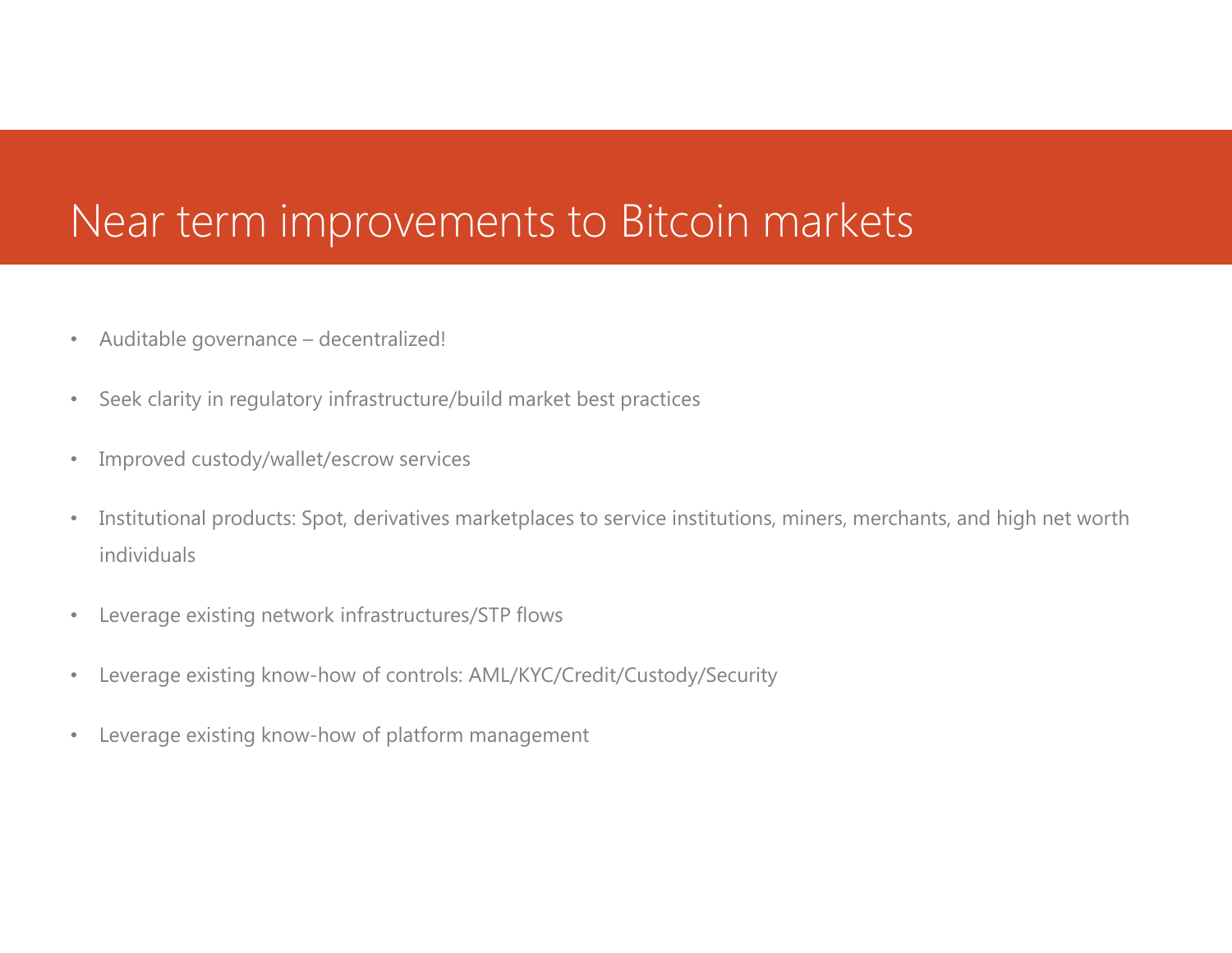## What do I see at the Bitcoin technology? (nevermind B & b)

- •Financial Services is built on ledgers - change of ownership, AML/KYC etc
- •Bitcoin protocol provides transparency! – good for regulators but also clients
- $\bullet$ Fits well with existing decentralized markets networks – e.g. FX markets, OTC derivatives
- $\bullet$ Notion of "trustless" is very similar to "neutral" – like in markets
- •Resilience and security are key requirements in financial markets

Cryptocurrency technologies are likely to be the future infrastructure for financial services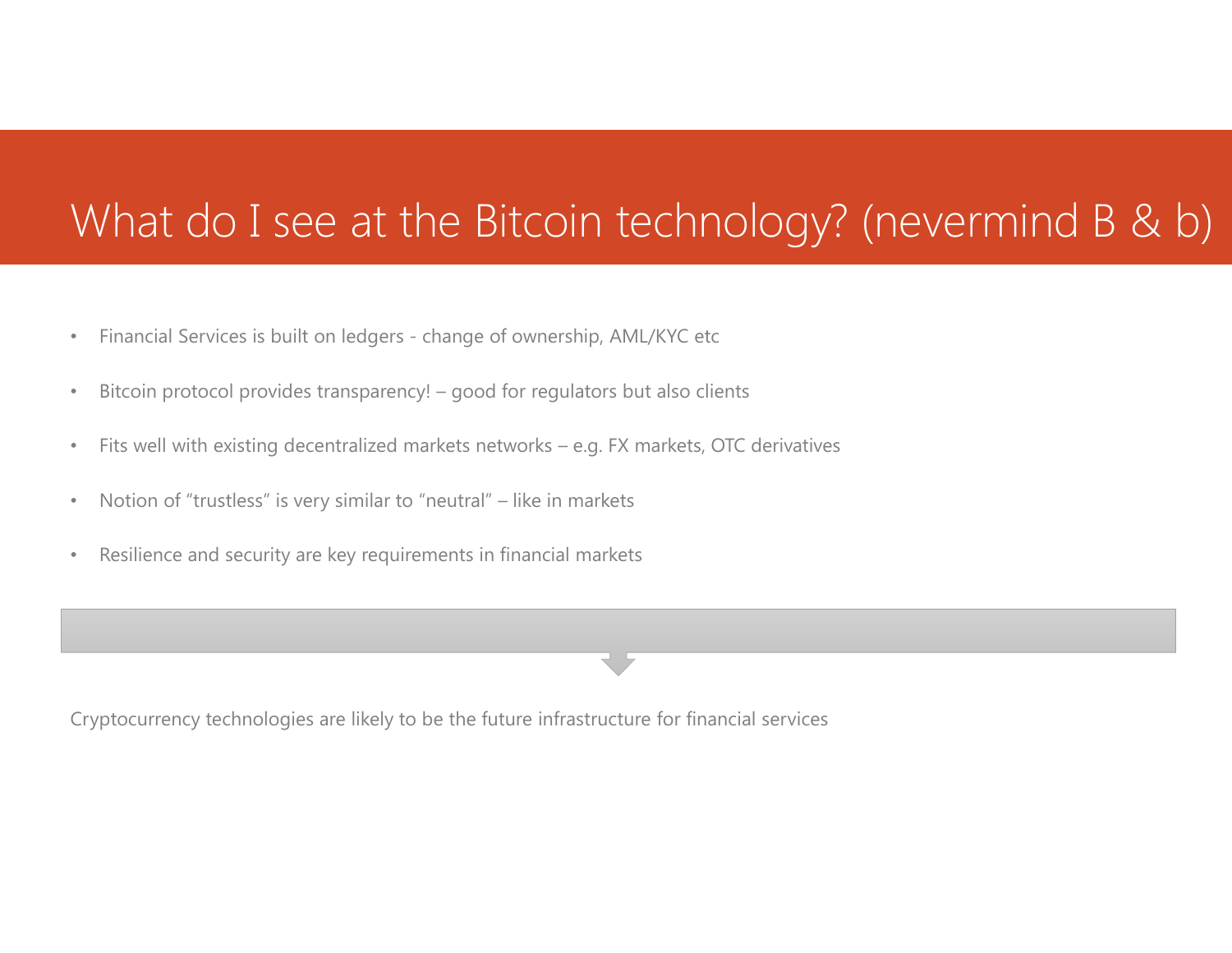### What makes me think that this is possible?

- •This has been done before! We will not be re-inventing the wheel
- • Financial services has built major infrastructures and drastically improved them later with new technologies, ways of doing things
- •And it is the right time!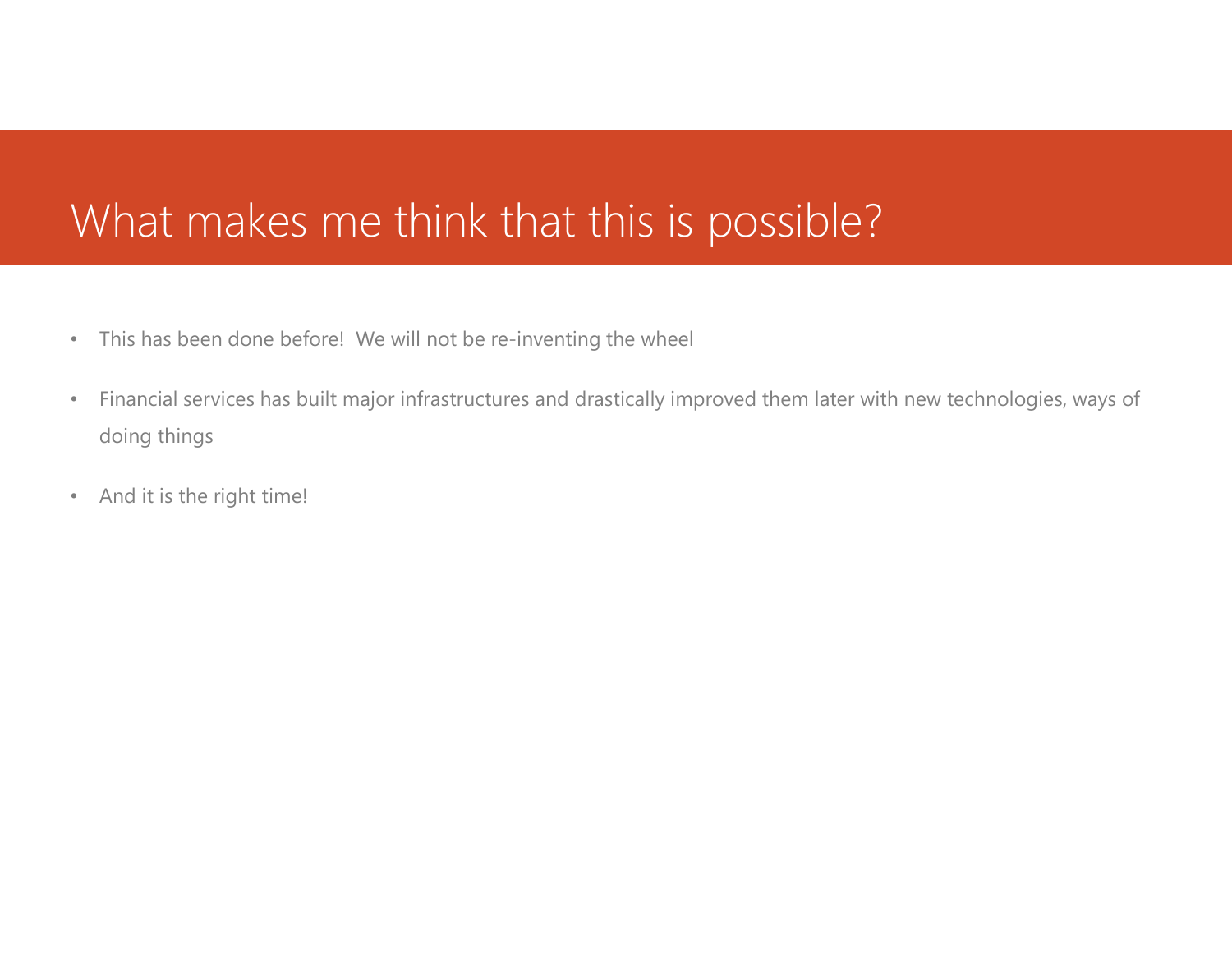### What do I mean? Introduction of electronic trading

- •Late 60s, institutions started trading between each other through automated systems in the US
- •Late 70s, NYSE Stock prices were visible on electronic screens
- • In 80s, clients could access US markets electronically, new market models, such as crossing at certain times were introduced. Similarly in the UK with Big Bang markets became electronic
- •In 90s, more electronic systems and new markets were introduced – with that came FIX messaging protocol
- $\bullet$ Automation/electronification of markets expanded globally and across asset classes
- • Similarly, markets had a variety of new regulations; including order handling rules, Regulation NMS and MiFID; were introduced to regulate these developments
- • These developments resulted in new businesses like electronic, algorithmic trading, high frequency trading; introduction of competition to traditional exchanges, new analytical tools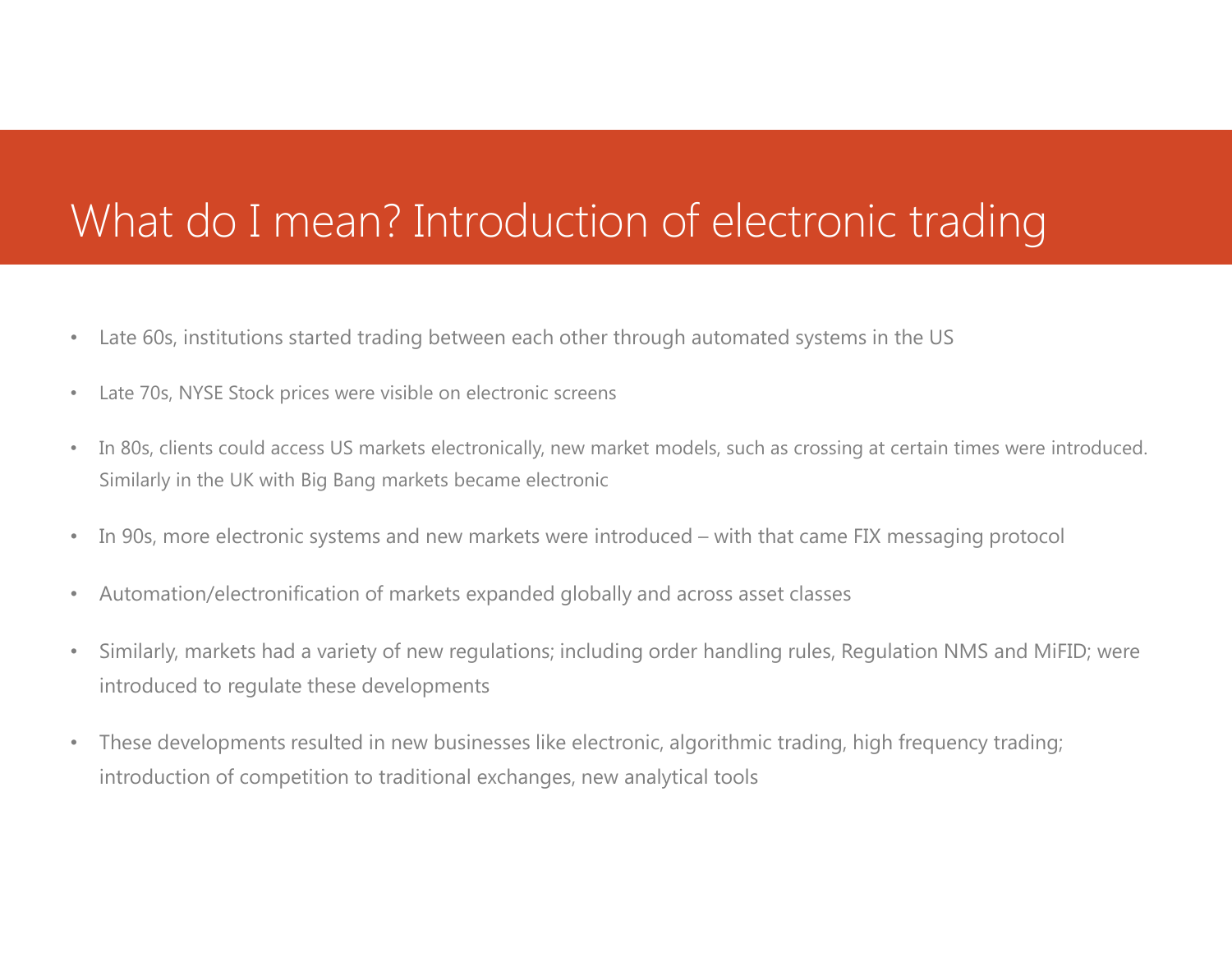### Some of these markets look like this

- $\bullet$ They are interconnected
- $\bullet$ Decentralized, but controlled by institutions
- $\bullet$ Communicate through standards such as FIX and SWIFT
- •They store, transmit, match "information"
- $\bullet$ Developed based on introduction of technology to our lives
- • At the time of point to point systems, trust is with banks, brokers, CCPs
- $\bullet$  Replaced segregated, disconnected systems, monopolies, and telephone

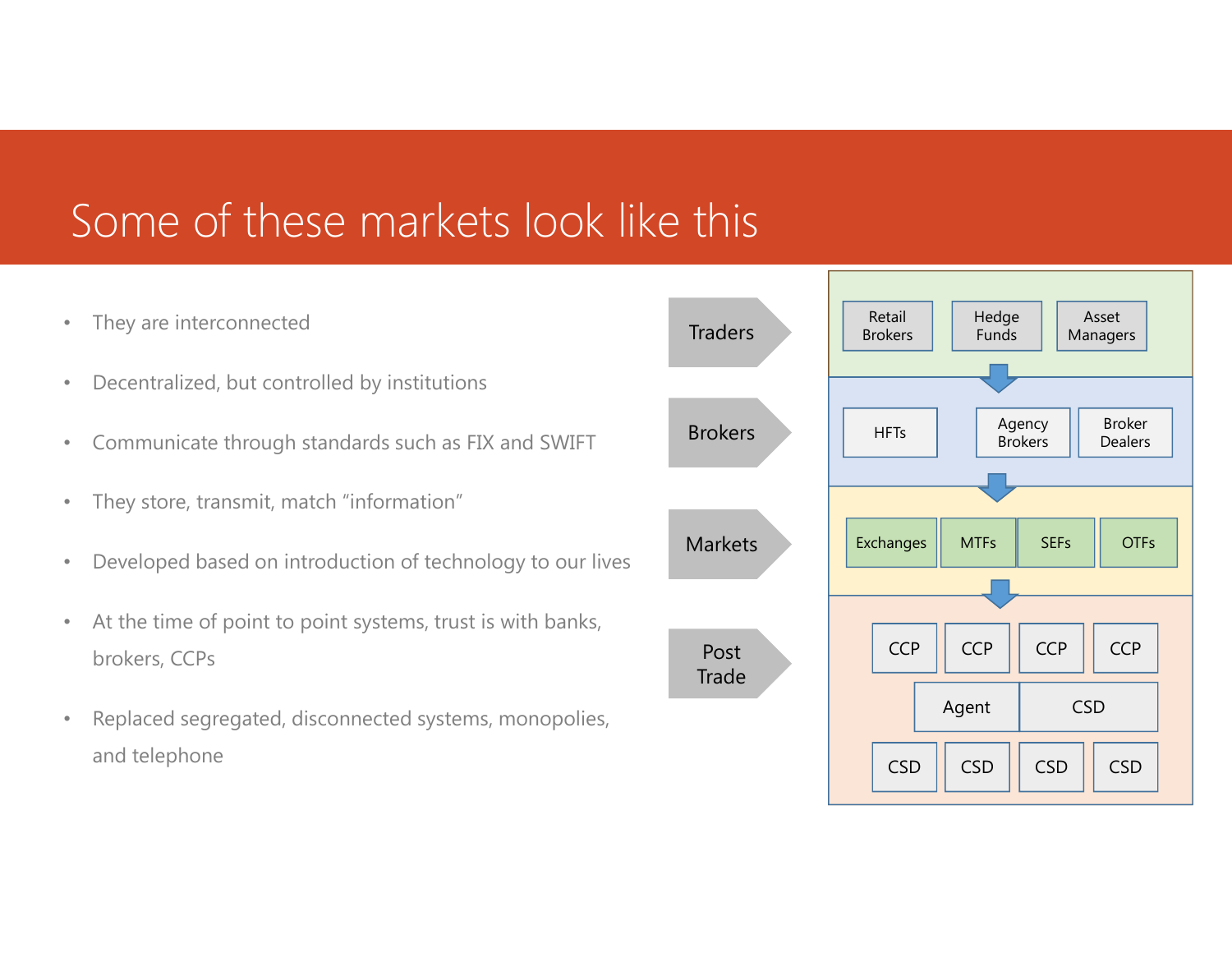### What about other areas?

- $\bullet$ Companies raise funds through listing their stocks, bonds etc at public markets
- $\bullet$ Access to information about the companies is important for investors; research, data etc
- •Access to a wide variety of products is important; e.g. ETFs, derivatives, custom indices etc
- •And of course, there are many more areas in financial services; like payments systems but these are out of scope here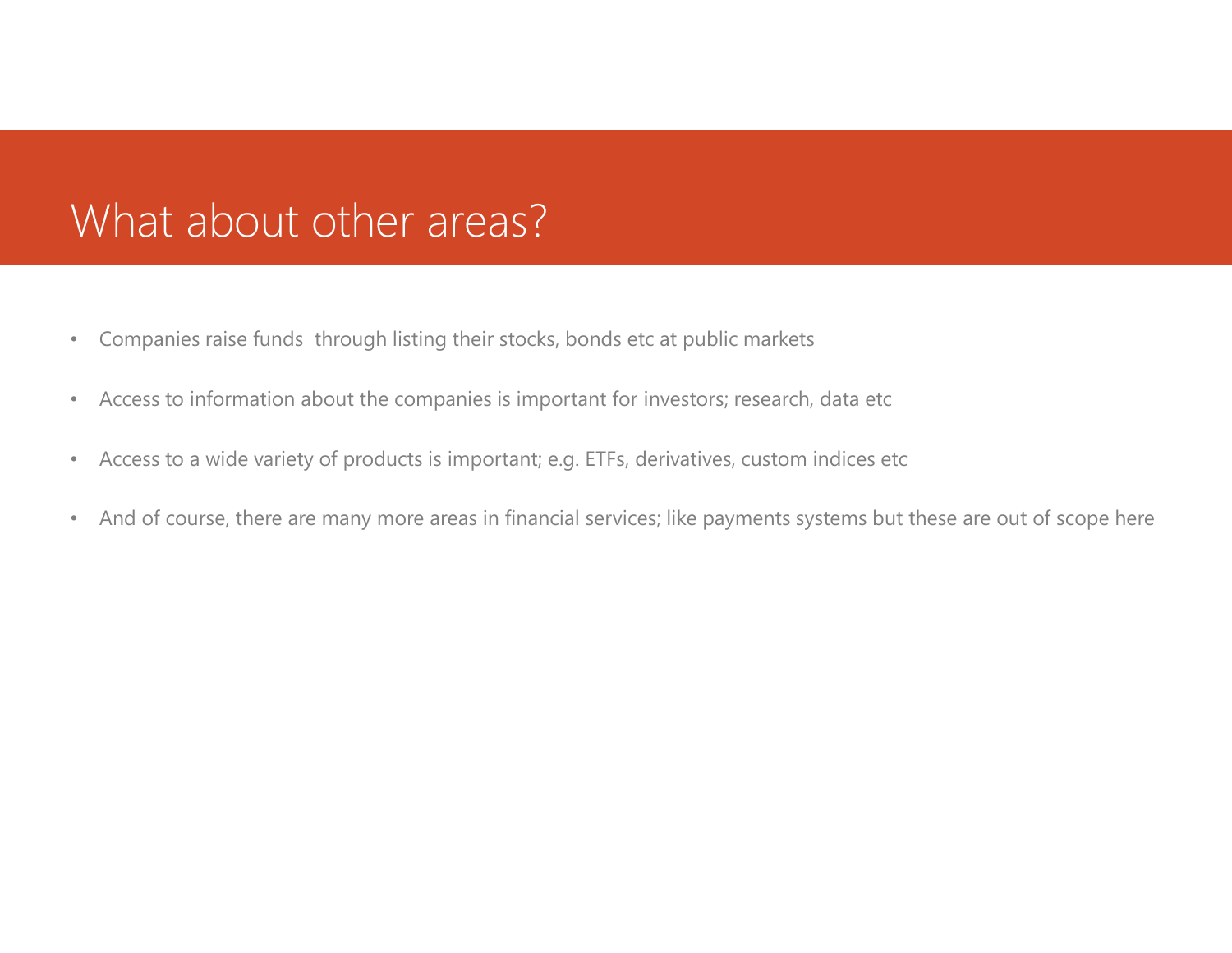### What is next generation in financial services?

- •New peer-to-peer structures are emerging, e.g. alternative lending
- $\bullet$ New distribution mechanisms are emerging, e.g. financial inclusion
- •Unnecessary intermediaries are being removed through new processes via leveraging technology
- $\bullet$ Capital is scarce and effective capital management is a must
- •Extension to existing businesses, distribution mechanisms are emerging, e.g. crowdfunding
- •Regulators and clients are demanding transparency

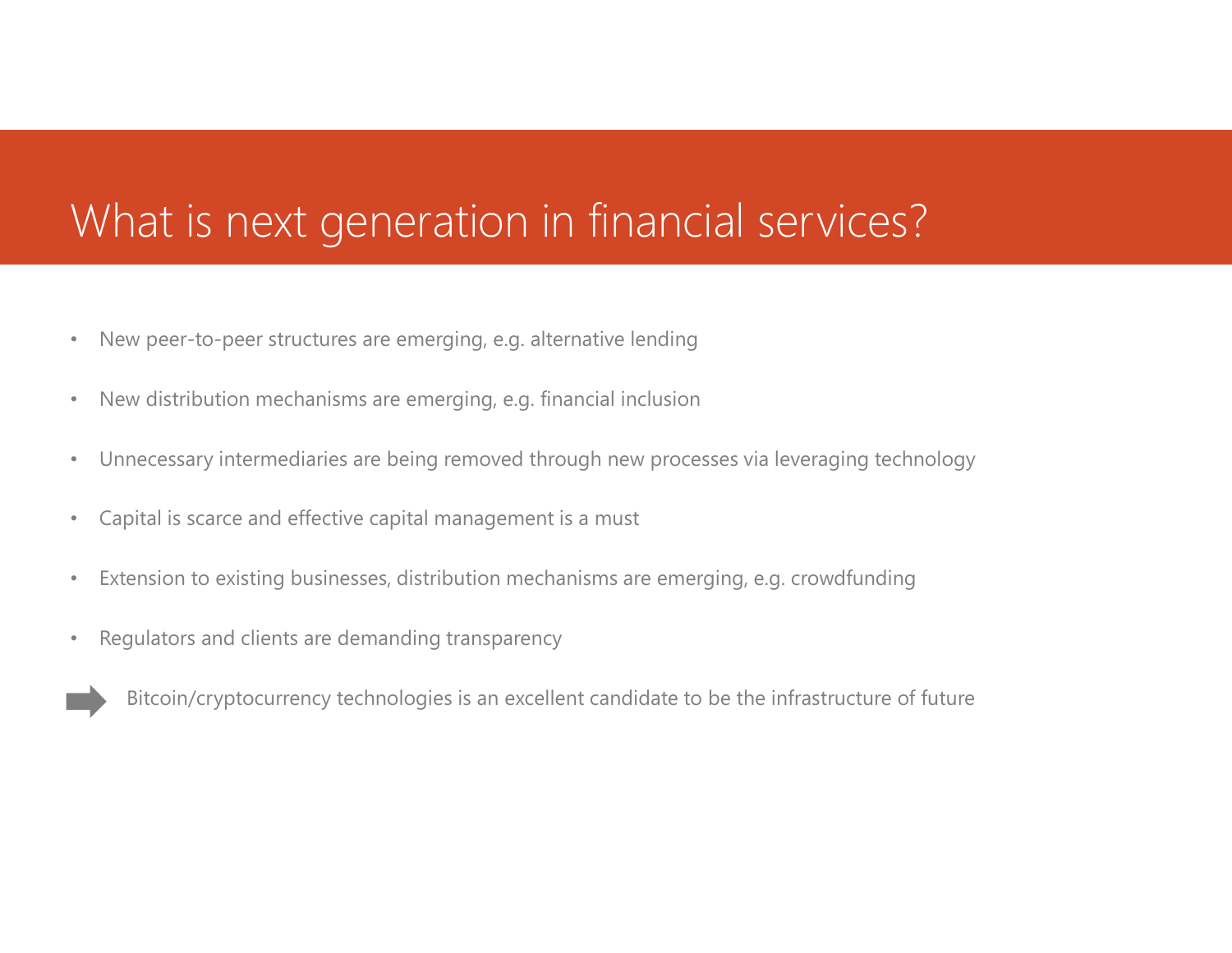### What is the challenge for Bitcoin protocol here?

- •Some of the transactions/processes in financial services need to be rather fast
- •Some of the transactions/processes in financial services need to be very accurately time-stamped
- $\bullet$ Some of the financial services organizations may need to control their own networks, or know who is in the network
- $\bullet$ Regulatory framework for all the innovative solutions may not be in place or may not be global
- •Financial infrastructures have many interfaces and gateways
- •Risk management is key, from operational risk to counterparty risk
- $\bullet$ Some of the transactions/processes in financial services may need significant storage or bandwidth